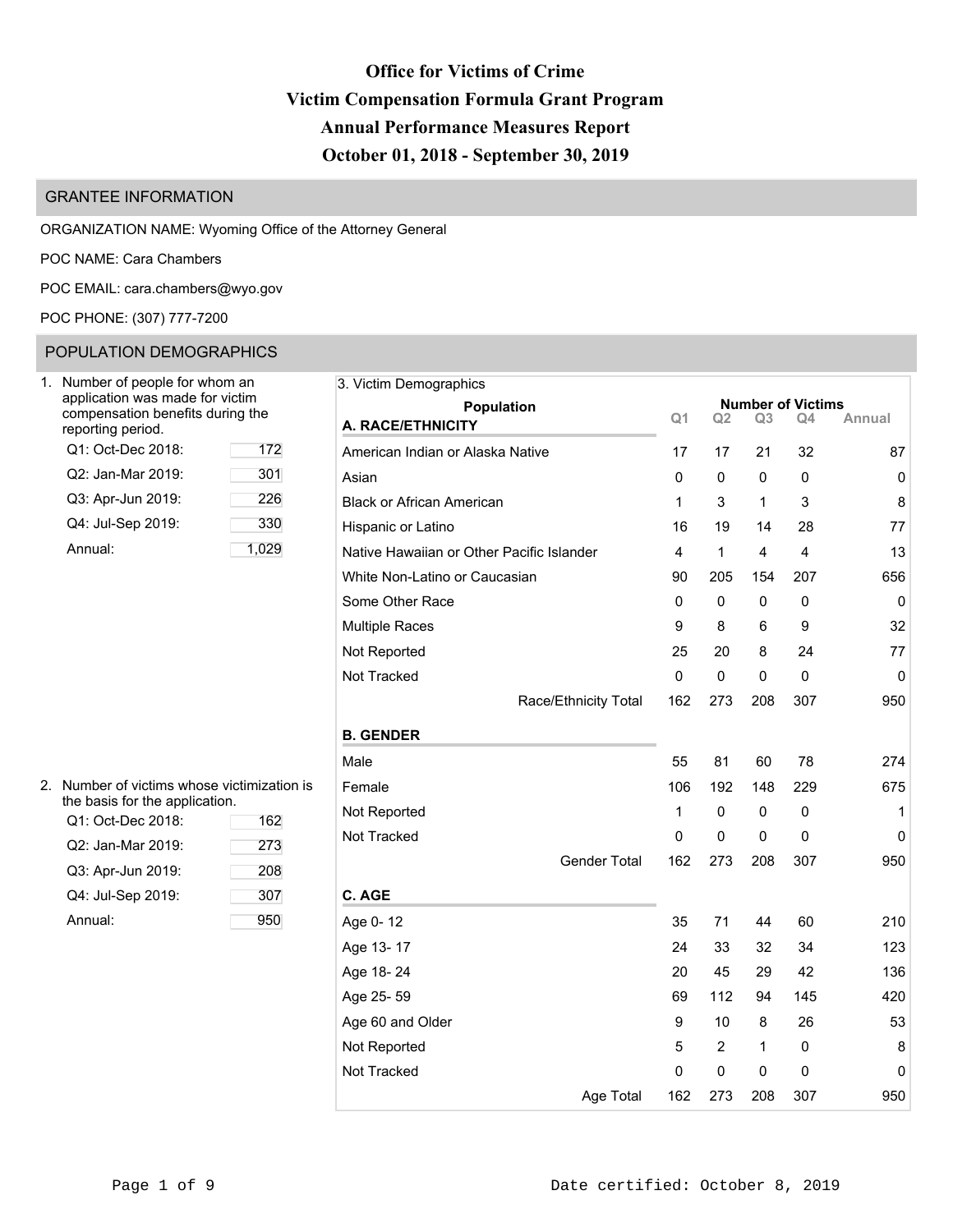# PERFORMANCE MEASURES

Q1: Oct-Dec 2018:

Victims and indirect victims generally count as separate applications

Q2: Jan-Mar 2019:

Victims and indirect victims generally count as separate applications

# 5. Number of new applications **received** during the reporting period

| the reporting period |       |
|----------------------|-------|
| Q1: Oct-Dec 2018:    | 172   |
| Q2: Jan-Mar 2019:    | 296   |
| Q3: Apr-Jun 2019:    | 226   |
| Q4: Jul-Sep 2019:    | 327   |
| Annual:              | 1,021 |

## 6. Number of applications **approved** during the

| reporting period. |     |                                                                       |    |
|-------------------|-----|-----------------------------------------------------------------------|----|
| Q1: Oct-Dec 2018: | 168 | 8. Number of applications received for<br>during the reporting period |    |
| Q2: Jan-Mar 2019: | 249 | Q1: Oct-Dec 2018:                                                     | 4  |
| Q3: Apr-Jun 2019: | 207 | Q2: Jan-Mar 2019:                                                     | 12 |
| Q4: Jul-Sep 2019: | 289 | Q3: Apr-Jun 2019:                                                     | 12 |
| Annual:           | 913 | Q4: Jul-Sep 2019:                                                     | 5  |

4. Based on your program's general procedure, 7. Number of applications **denied/closed**. (i.e., applications that were not approved) during the reporting period.

| Q1: Oct-Dec 2018: | 11 |
|-------------------|----|
| Q2: Jan-Mar 2019: | 18 |
| Q3: Apr-Jun 2019: | 22 |
| Q4: Jul-Sep 2019: | 30 |
| Annual:           | 81 |

# Q3: Apr-Jun 2019: Reason(s) for denial or close status applicable for the reporting period:

| Victims and indirect victims generally count<br>as separate applications<br>Q4: Jul-Sep 2019:<br>Victims and indirect victims generally count<br>as separate applications<br>Number of new applications received during<br>the reporting period<br>Q1: Oct-Dec 2018:<br>172<br>Q2: Jan-Mar 2019:<br>296 |       | <b>Population</b>                                                                                                         | <b>Number of Victims</b> |              |                          |                |        |  |  |  |
|---------------------------------------------------------------------------------------------------------------------------------------------------------------------------------------------------------------------------------------------------------------------------------------------------------|-------|---------------------------------------------------------------------------------------------------------------------------|--------------------------|--------------|--------------------------|----------------|--------|--|--|--|
|                                                                                                                                                                                                                                                                                                         |       |                                                                                                                           |                          | Q2           | Q3                       | Q4             | Annual |  |  |  |
|                                                                                                                                                                                                                                                                                                         |       | A. Application not filed within time limit                                                                                | 0                        |              | 0                        | $\overline{2}$ | 3      |  |  |  |
|                                                                                                                                                                                                                                                                                                         |       | B. Failure to report to police                                                                                            | 0                        | $\mathbf{0}$ | 3                        | $\mathbf{0}$   | 3      |  |  |  |
|                                                                                                                                                                                                                                                                                                         |       | C. Failure to cooperate with law enforcement,<br>victim/witness coordinator, and/or other official<br>required by program |                          | 3            | 2                        | - 3            | 9      |  |  |  |
|                                                                                                                                                                                                                                                                                                         |       | D. Incomplete information                                                                                                 |                          | 2            | 6                        |                | 10     |  |  |  |
|                                                                                                                                                                                                                                                                                                         |       | E. Contributory misconduct                                                                                                |                          | 5            |                          | $2 \quad 2$    | 10     |  |  |  |
|                                                                                                                                                                                                                                                                                                         |       | F. Ineligible crime                                                                                                       | $\overline{2}$           | 5            | 6                        | -11            | 24     |  |  |  |
| Q3: Apr-Jun 2019:                                                                                                                                                                                                                                                                                       | 226   |                                                                                                                           |                          |              |                          |                |        |  |  |  |
| Q4: Jul-Sep 2019:                                                                                                                                                                                                                                                                                       | 327   | G. Ineligible application                                                                                                 | 6                        | 2            | 3                        | 6              | 17     |  |  |  |
|                                                                                                                                                                                                                                                                                                         |       | Other                                                                                                                     | 0                        | $\Omega$     | $\overline{\phantom{a}}$ | 5              | 5      |  |  |  |
| Annual:                                                                                                                                                                                                                                                                                                 | 1,021 | Denial explanation:                                                                                                       |                          |              |                          |                |        |  |  |  |
|                                                                                                                                                                                                                                                                                                         |       | Qtr 4: Closed as unable to process                                                                                        |                          |              |                          |                |        |  |  |  |
|                                                                                                                                                                                                                                                                                                         |       |                                                                                                                           |                          |              |                          |                |        |  |  |  |

8. Number of applications received for Sexual Assault Forensic Examinations during the reporting period

| QZ. Jdii-Mdi ZUTY. | 249 | Q1: Oct-Dec 2018: |    |
|--------------------|-----|-------------------|----|
| Q3: Apr-Jun 2019:  | 207 | Q2: Jan-Mar 2019: | 12 |
| Q4: Jul-Sep 2019:  | 289 | Q3: Apr-Jun 2019: | 12 |
| Annual:            | 913 | Q4: Jul-Sep 2019: | 5  |
|                    |     | Annual:           | 33 |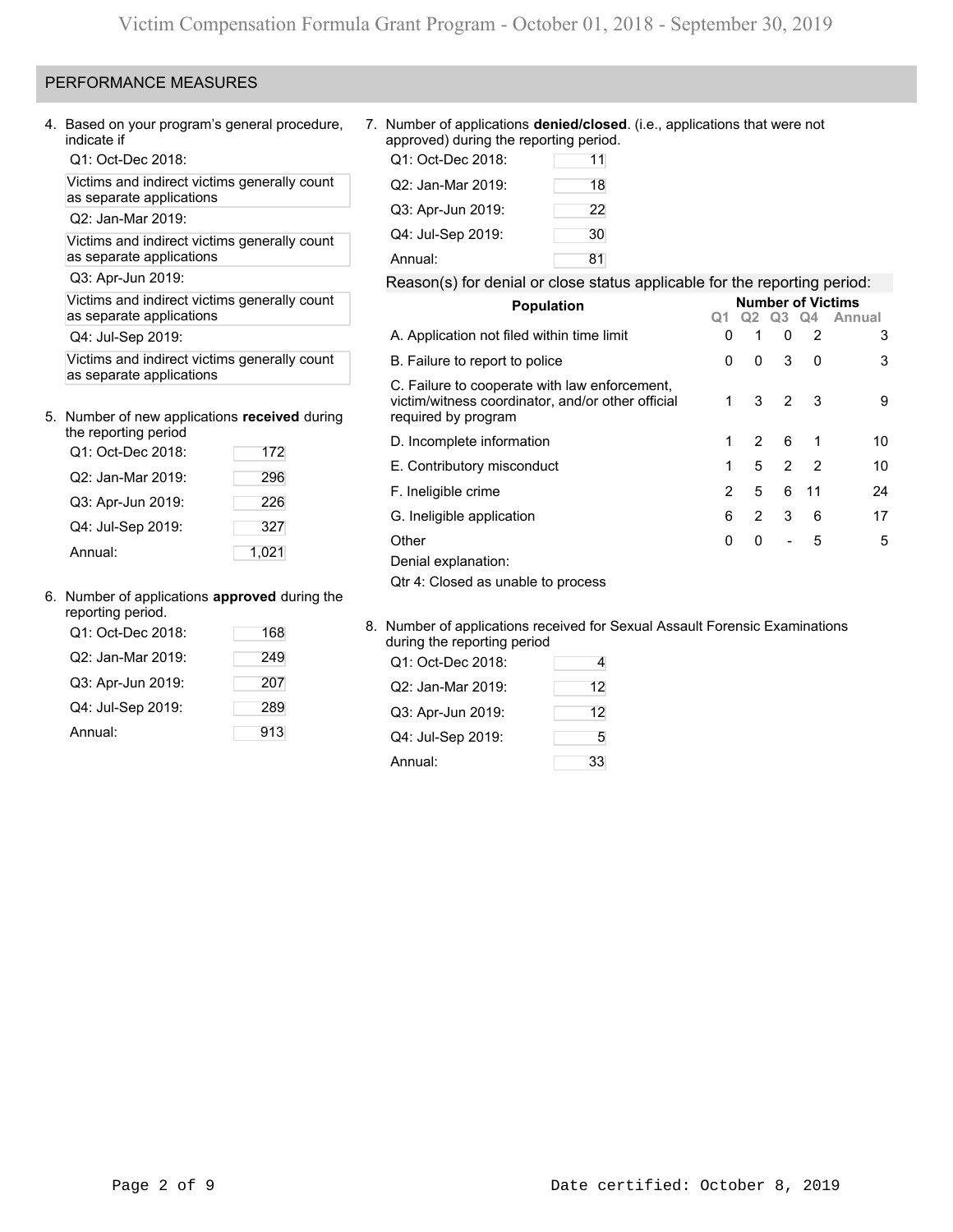|                               |                                                                                                  |                                          |                   |                            |                                 | <b>EXPENSE TYPES PAID (in dollars)</b>                  |               |            |                         |                                       |         |                           |                                                                              |                                                                                                                                  |                                                                                                                       | <b>TYPES OF VICTIMIZATIONS</b><br><b>RELATED TO A CRIME TYPE</b>                                                                |                                                                                                                        |                                                                                                        |
|-------------------------------|--------------------------------------------------------------------------------------------------|------------------------------------------|-------------------|----------------------------|---------------------------------|---------------------------------------------------------|---------------|------------|-------------------------|---------------------------------------|---------|---------------------------|------------------------------------------------------------------------------|----------------------------------------------------------------------------------------------------------------------------------|-----------------------------------------------------------------------------------------------------------------------|---------------------------------------------------------------------------------------------------------------------------------|------------------------------------------------------------------------------------------------------------------------|--------------------------------------------------------------------------------------------------------|
| <b>TYPES OF CRIME</b>         | During<br>iod<br>i <mark>ron</mark><br>Paid L<br>Reporting<br>otal<br>polic<br><b>Top</b><br>App | $\mathbf{e}$<br>등<br>Ö<br>Scene<br>Crime | Care<br>Dependent | Support<br>nomic<br>8<br>ш | <b>Burial</b><br>eral<br>S<br>ш | <b>bept</b><br>i/Dental<br>health)<br>Medical<br>mental | Mental Health | Relocation | Services<br>Replacement | orensic<br>≝<br>긂<br>Sexual.<br>Exams | Travel  | explain)<br>Other (please | Crime<br>this<br>aid for<br>$\mathbf{a}$<br><b>otal</b><br>$\vdash$ $\vdash$ | f Applications<br>b Bullying that<br>Period<br>Period<br>Number of <i>I</i><br>Related to <b>I</b><br>were Paid L<br>Reporting P | Number of Applications<br>Related to Domestic<br>and Family Violence<br>that were Paid During<br>the Reporting Period | r Applications<br>• Elder<br>During the<br>During the<br><b>Display</b><br>Number<br>Related<br>Abuse/N<br>were Pai<br>Renortin | <b>Applications</b><br>Hate Crimes<br>were Paid During<br>Reporting Period<br>$\frac{1}{2}$<br>Number<br>Related<br>Ĕ£ | Number of Applications<br>Related to Mass<br>Violence that were<br>Paid During the<br>Reporting Period |
| Arson                         |                                                                                                  |                                          |                   |                            |                                 |                                                         |               |            |                         |                                       |         |                           |                                                                              |                                                                                                                                  |                                                                                                                       |                                                                                                                                 |                                                                                                                        |                                                                                                        |
| Assault                       | 105                                                                                              | \$0                                      | \$0               | \$6,205                    | \$199                           | \$143.813                                               | \$20,877      | \$0        | \$0                     |                                       | \$2,924 | SO.                       | \$174,018                                                                    | $\overline{0}$                                                                                                                   | 64                                                                                                                    | $\overline{0}$                                                                                                                  | $\Omega$                                                                                                               | $\overline{0}$                                                                                         |
| Burglary                      |                                                                                                  |                                          |                   |                            |                                 |                                                         |               |            |                         |                                       |         |                           |                                                                              |                                                                                                                                  |                                                                                                                       |                                                                                                                                 |                                                                                                                        |                                                                                                        |
| Child Physical Abuse/Neglect  | $\overline{7}$                                                                                   | \$0                                      | \$0               | \$0                        | \$0                             | \$6,145                                                 | \$3,203       | \$0        | \$0                     |                                       | \$0     | \$0                       | \$9,348                                                                      | $\overline{0}$                                                                                                                   | 6 <sup>1</sup>                                                                                                        |                                                                                                                                 | $\overline{0}$                                                                                                         | $\overline{0}$                                                                                         |
| Child Pornography             | 3                                                                                                | \$0                                      | \$0               | \$0                        | \$0                             | \$0                                                     | \$250         | \$0        | \$0                     |                                       | \$456   | \$0                       | \$706                                                                        | $\overline{0}$                                                                                                                   | $\overline{0}$                                                                                                        |                                                                                                                                 | $\overline{0}$                                                                                                         | $\overline{0}$                                                                                         |
| <b>Child Sexual Abuse</b>     | 51                                                                                               | \$0                                      | \$0               | \$0                        | \$0                             | \$5,982                                                 | \$19,298      | \$0        | \$0                     | \$1,135                               | \$0     |                           | \$26,416                                                                     | $\overline{0}$                                                                                                                   | 19                                                                                                                    |                                                                                                                                 | $\overline{0}$                                                                                                         | $\overline{0}$                                                                                         |
| <b>DUI/DWI</b>                | 4                                                                                                | \$0                                      | \$0               | \$3,698                    | \$0                             | \$1,022                                                 | \$0           | \$0        | \$0                     |                                       | \$2,144 |                           | \$6,864                                                                      | $\overline{0}$                                                                                                                   | $\overline{0}$                                                                                                        | $\Omega$                                                                                                                        | $\Omega$                                                                                                               | $\overline{0}$                                                                                         |
| <b>Fraud/Financial Crimes</b> |                                                                                                  |                                          |                   |                            |                                 |                                                         |               |            |                         |                                       |         |                           |                                                                              |                                                                                                                                  |                                                                                                                       |                                                                                                                                 |                                                                                                                        |                                                                                                        |
| Homicide                      | 14                                                                                               | \$2,078                                  | \$0               | \$3,770                    | \$11,478                        | \$2,043                                                 | \$1,892       | \$0        | \$365                   |                                       | \$699   |                           | \$22,326                                                                     | $\overline{0}$                                                                                                                   | $\overline{0}$                                                                                                        | $\overline{0}$                                                                                                                  | $\overline{0}$                                                                                                         | $\overline{0}$                                                                                         |
| Human Trafficking             | 1                                                                                                | \$0                                      | \$0               | \$0                        | \$0                             | \$0                                                     | \$425         | \$0        | \$0                     |                                       | \$0     |                           | \$425                                                                        | $\overline{0}$                                                                                                                   | $\overline{0}$                                                                                                        | $\overline{0}$                                                                                                                  | $\overline{0}$                                                                                                         | $\overline{0}$                                                                                         |
| Kidnapping                    | $\overline{2}$                                                                                   | \$0                                      | \$0               | \$0                        | \$0                             | \$0                                                     | \$340         | \$0        | \$0                     |                                       | \$0     |                           | \$340                                                                        | $\overline{0}$                                                                                                                   | $\overline{0}$                                                                                                        | $\overline{0}$                                                                                                                  | $\overline{0}$                                                                                                         | $\overline{0}$                                                                                         |
| <b>Other Vehicular Crimes</b> | 3                                                                                                | \$0                                      | \$0               | \$0                        | \$0                             | \$961                                                   | \$0           | \$0        | \$0                     |                                       | \$502   |                           | \$1,463                                                                      | $\overline{0}$                                                                                                                   | $\overline{0}$                                                                                                        | $\overline{0}$                                                                                                                  | $\overline{0}$                                                                                                         | $\overline{0}$                                                                                         |
| Robbery                       | 1                                                                                                | \$0                                      | \$0               | \$232                      | \$0                             | \$0                                                     | \$0           | \$0        | \$0                     |                                       | \$0     | \$0                       | \$232                                                                        | $\overline{0}$                                                                                                                   | $\overline{0}$                                                                                                        | $\overline{0}$                                                                                                                  | $\overline{0}$                                                                                                         | $\overline{0}$                                                                                         |
| Sexual Assault                | 25                                                                                               | \$0                                      | \$0               | \$0                        | \$0                             | \$2,850                                                 | \$5,605       | \$0        | \$457                   | \$5,058                               | \$0     |                           | \$13,969                                                                     | $\overline{0}$                                                                                                                   | 12                                                                                                                    | $\overline{0}$                                                                                                                  | $\overline{0}$                                                                                                         | $\overline{0}$                                                                                         |
| Stalking                      | 1                                                                                                | \$0                                      | \$0               | \$0                        | \$0                             | \$0                                                     | \$510         | \$0        | \$0                     |                                       | \$0     |                           | \$510                                                                        | $\overline{0}$                                                                                                                   | $\overline{0}$                                                                                                        | $\overline{0}$                                                                                                                  | $\overline{0}$                                                                                                         | $\overline{0}$                                                                                         |
| Terrorism                     |                                                                                                  |                                          |                   |                            |                                 |                                                         |               |            |                         |                                       |         |                           |                                                                              |                                                                                                                                  |                                                                                                                       |                                                                                                                                 |                                                                                                                        |                                                                                                        |
| Total                         | 217                                                                                              | \$2,078                                  | \$0               | \$13,904                   | \$11,677                        | \$162,816                                               | \$52,401      | \$0        | \$822                   | \$6,193                               | \$6,724 | \$0                       | \$256,616                                                                    | $\overline{0}$                                                                                                                   | 101                                                                                                                   | $\overline{0}$                                                                                                                  | $\overline{0}$                                                                                                         | $\overline{0}$                                                                                         |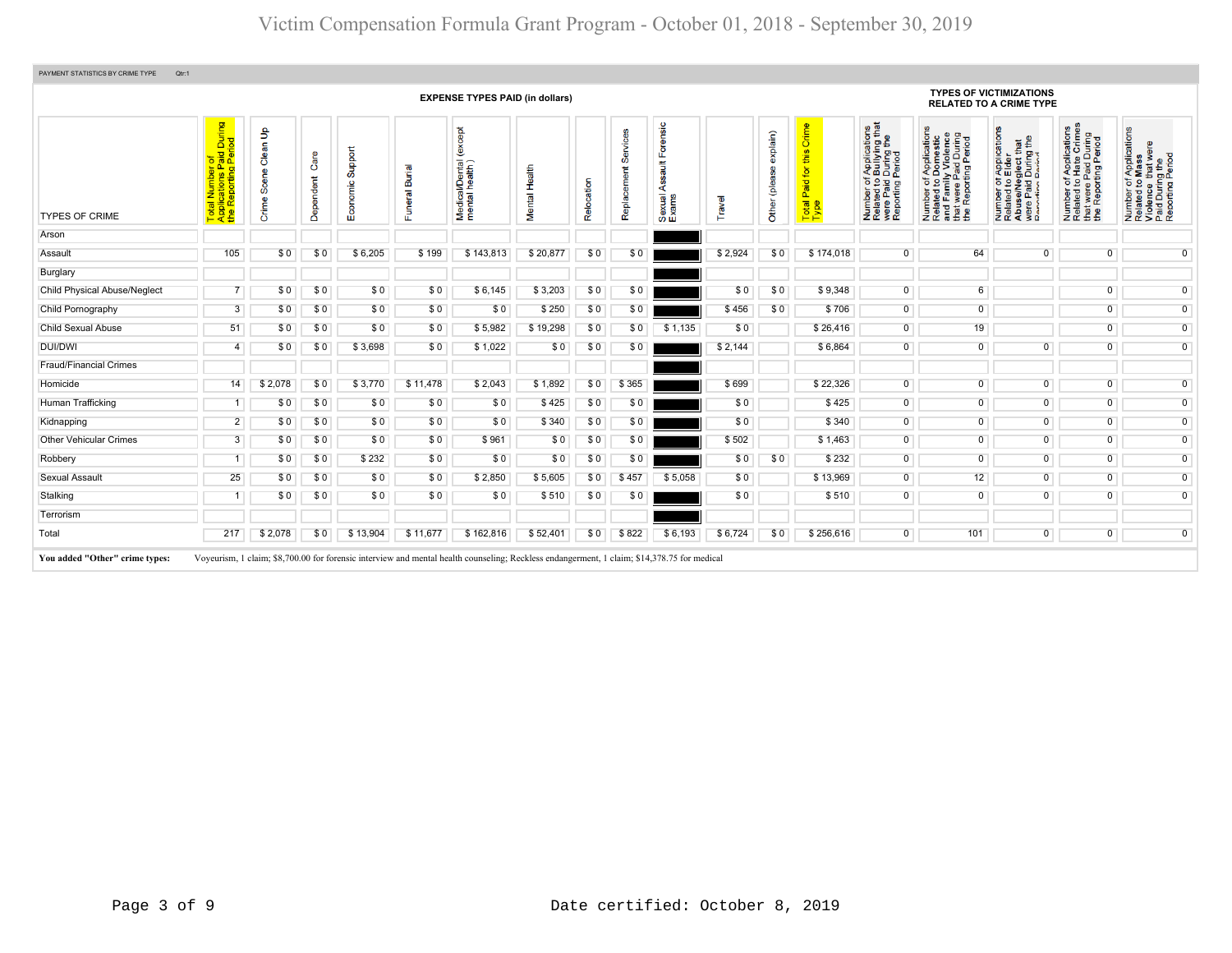|                                     |                                                                                                                                                                                                           |                                         |                   |                     |                              | <b>EXPENSE TYPES PAID (in dollars)</b>               |                 |            |                         |                                                    |         |                           |                                            |                                                                                                                                          |                                                                                                                       | <b>TYPES OF VICTIMIZATIONS</b><br><b>RELATED TO A CRIME TYPE</b>                                                                                                      |                                                                                                                               |                                                                                                        |
|-------------------------------------|-----------------------------------------------------------------------------------------------------------------------------------------------------------------------------------------------------------|-----------------------------------------|-------------------|---------------------|------------------------------|------------------------------------------------------|-----------------|------------|-------------------------|----------------------------------------------------|---------|---------------------------|--------------------------------------------|------------------------------------------------------------------------------------------------------------------------------------------|-----------------------------------------------------------------------------------------------------------------------|-----------------------------------------------------------------------------------------------------------------------------------------------------------------------|-------------------------------------------------------------------------------------------------------------------------------|--------------------------------------------------------------------------------------------------------|
| <b>TYPES OF CRIME</b>               | During<br>iod<br><u>. ত ট</u><br>$\frac{5}{2}$ $\frac{3}{2}$<br>$\mathbf{a}$<br>al Number<br>blications Pa<br>Reporting F<br>$\overline{\sigma}$ $\breve{\overline{\sigma}}$<br><u>'8 ¤</u><br><b>DEE</b> | $\mathbf{e}$<br>Clean<br>Scene<br>Crime | Care<br>Dependent | Support<br>Economic | <b>Burial</b><br>uneral<br>Œ | bept<br>B<br>(ex<br>Medical/Dental<br>mental health) | Health<br>ental | Relocation | Services<br>Replacement | ensic<br>$\frac{4}{3}$<br>⋖<br>exual<br>xams<br>மை | Travel  | explain)<br>Other (please | Crime<br>this<br>Paid for<br>Total<br>Type | f Applications<br>b Bullying that<br>  During the<br>  Period<br>Number of <i>I</i><br>Related to <b>I</b><br>were Paid L<br>Reporting P | Number of Applications<br>Related to Domestic<br>and Family Violence<br>that were Paid During<br>the Reporting Period | T Applications<br><b>S</b> Elder<br>sglect that<br>During the<br>Period<br>$\overline{5}$ $\overline{9}$<br>우프<br>Number<br>Related<br>Abusel<br>were Pai<br>Reportin | Applications<br>Hate Crimes<br>ara During<br>ting Period<br>$\frac{1}{6}$<br>t were<br>Repor<br>Number<br>Related<br>te<br>## | Number of Applications<br>Related to Mass<br>Violence that were<br>Paid During the<br>Reporting Period |
| Arson                               |                                                                                                                                                                                                           |                                         |                   |                     |                              |                                                      |                 |            |                         |                                                    |         |                           |                                            |                                                                                                                                          |                                                                                                                       |                                                                                                                                                                       |                                                                                                                               |                                                                                                        |
| Assault                             | 125                                                                                                                                                                                                       | \$0                                     | \$0               | \$5,744             | \$0                          | \$284,481                                            | \$20,586        | \$0        | \$0                     |                                                    | \$2,284 | \$0                       | \$313,095                                  | $\overline{0}$                                                                                                                           | 79                                                                                                                    | $\overline{2}$                                                                                                                                                        | $\overline{0}$                                                                                                                | $\overline{0}$                                                                                         |
| Burglary                            |                                                                                                                                                                                                           |                                         |                   |                     |                              |                                                      |                 |            |                         |                                                    |         |                           |                                            |                                                                                                                                          |                                                                                                                       |                                                                                                                                                                       |                                                                                                                               |                                                                                                        |
| <b>Child Physical Abuse/Neglect</b> | 14                                                                                                                                                                                                        | \$0                                     | \$0               | \$0                 | \$0                          | \$646                                                | \$4,785         | \$0        | \$0                     |                                                    | \$0     |                           | \$5,431                                    | $\overline{0}$                                                                                                                           | $\overline{8}$                                                                                                        |                                                                                                                                                                       | $\overline{0}$                                                                                                                | $\overline{0}$                                                                                         |
| Child Pornography                   | 3                                                                                                                                                                                                         | \$0                                     | \$0               | \$0                 | \$0                          | \$0                                                  | \$1,085         | \$0        | \$0                     |                                                    | \$0     |                           | \$1,085                                    | $\overline{0}$                                                                                                                           | $\overline{0}$                                                                                                        |                                                                                                                                                                       | $\overline{0}$                                                                                                                | $\overline{0}$                                                                                         |
| <b>Child Sexual Abuse</b>           | 66                                                                                                                                                                                                        | \$0                                     | \$0               | \$0                 | \$0                          | \$4,828                                              | \$28,954        | \$0        | \$0                     | \$842                                              | \$0     | \$0                       | \$34,625                                   | $\overline{0}$                                                                                                                           | 23                                                                                                                    |                                                                                                                                                                       | $\overline{0}$                                                                                                                | $\overline{0}$                                                                                         |
| <b>DUI/DWI</b>                      | $\overline{7}$                                                                                                                                                                                            | \$0                                     | \$0               | \$183               | \$0                          | \$23,684                                             | \$90            | \$0        | \$0                     |                                                    | \$0     | \$0                       | \$23,957                                   | $\overline{0}$                                                                                                                           | $\overline{0}$                                                                                                        | $\overline{0}$                                                                                                                                                        | $\overline{0}$                                                                                                                | $\overline{0}$                                                                                         |
| <b>Fraud/Financial Crimes</b>       |                                                                                                                                                                                                           |                                         |                   |                     |                              |                                                      |                 |            |                         |                                                    |         |                           |                                            |                                                                                                                                          |                                                                                                                       |                                                                                                                                                                       |                                                                                                                               |                                                                                                        |
| Homicide                            | 17                                                                                                                                                                                                        | \$1,504                                 | \$0               | \$435               | \$29,306                     | \$25,998                                             | \$1,099         | \$0        | \$0                     |                                                    | \$0     | \$0                       | \$58,341                                   | $\overline{0}$                                                                                                                           | 1                                                                                                                     | $\overline{0}$                                                                                                                                                        | $\overline{0}$                                                                                                                | $\overline{0}$                                                                                         |
| Human Trafficking                   | -1                                                                                                                                                                                                        | \$0                                     | \$0               | \$0                 | \$0                          | \$0                                                  | \$150           | \$0        | \$0                     |                                                    | \$0     | \$0                       | \$150                                      | $\overline{0}$                                                                                                                           | $\overline{0}$                                                                                                        | $\overline{0}$                                                                                                                                                        | $\overline{0}$                                                                                                                | $\overline{0}$                                                                                         |
| Kidnapping                          | 4                                                                                                                                                                                                         | \$0                                     | \$0               | \$0                 | \$0                          | \$5,078                                              | \$340           | \$0        | \$0                     |                                                    | \$0     | \$0                       | \$5,418                                    | $\overline{0}$                                                                                                                           | $\overline{1}$                                                                                                        | $\overline{0}$                                                                                                                                                        | $\overline{0}$                                                                                                                | $\overline{0}$                                                                                         |
| <b>Other Vehicular Crimes</b>       | $\overline{2}$                                                                                                                                                                                            | \$0                                     | \$0               | \$0                 | \$0                          | \$105                                                | \$0             | \$0        | \$0                     |                                                    | \$0     | \$0                       | \$105                                      | $\overline{0}$                                                                                                                           | $\overline{0}$                                                                                                        | $\overline{0}$                                                                                                                                                        | $\overline{0}$                                                                                                                | $\overline{0}$                                                                                         |
| Robbery                             | 1                                                                                                                                                                                                         | \$0                                     | \$0               | \$0                 | \$0                          | \$0                                                  | \$255           | \$0        | \$0                     |                                                    | \$0     | \$0                       | \$255                                      | $\overline{0}$                                                                                                                           | $\overline{0}$                                                                                                        | $\overline{0}$                                                                                                                                                        | $\overline{0}$                                                                                                                | $\overline{0}$                                                                                         |
| <b>Sexual Assault</b>               | 27                                                                                                                                                                                                        | \$0                                     | \$0               | \$0                 | \$0                          | \$13,050                                             | \$13,409        | \$0        | \$519                   | \$2,262                                            | \$0     | \$0                       | \$29,240                                   | $\overline{0}$                                                                                                                           | $\boldsymbol{8}$                                                                                                      | $\overline{0}$                                                                                                                                                        | $\overline{0}$                                                                                                                | $\overline{0}$                                                                                         |
| Stalking                            | $\overline{2}$                                                                                                                                                                                            | \$0                                     | \$0               | \$0                 | \$0                          | \$0                                                  | \$290           | \$0        | \$0                     |                                                    | \$0     | \$0                       | \$290                                      | $\overline{0}$                                                                                                                           | $\overline{2}$                                                                                                        | $\overline{0}$                                                                                                                                                        | $\overline{0}$                                                                                                                | $\overline{0}$                                                                                         |
| Terrorism                           |                                                                                                                                                                                                           |                                         |                   |                     |                              |                                                      |                 |            |                         |                                                    |         |                           |                                            |                                                                                                                                          |                                                                                                                       |                                                                                                                                                                       |                                                                                                                               |                                                                                                        |
| Total                               | 269                                                                                                                                                                                                       | \$1,504                                 | \$0               | \$6,361             | \$29,306                     | \$357,871                                            | \$71,043        | \$0        | \$519                   | \$3,104                                            | \$2,284 | \$0                       | \$471,991                                  | $\overline{0}$                                                                                                                           | 122                                                                                                                   | $\overline{2}$                                                                                                                                                        | $\overline{0}$                                                                                                                | $\overline{0}$                                                                                         |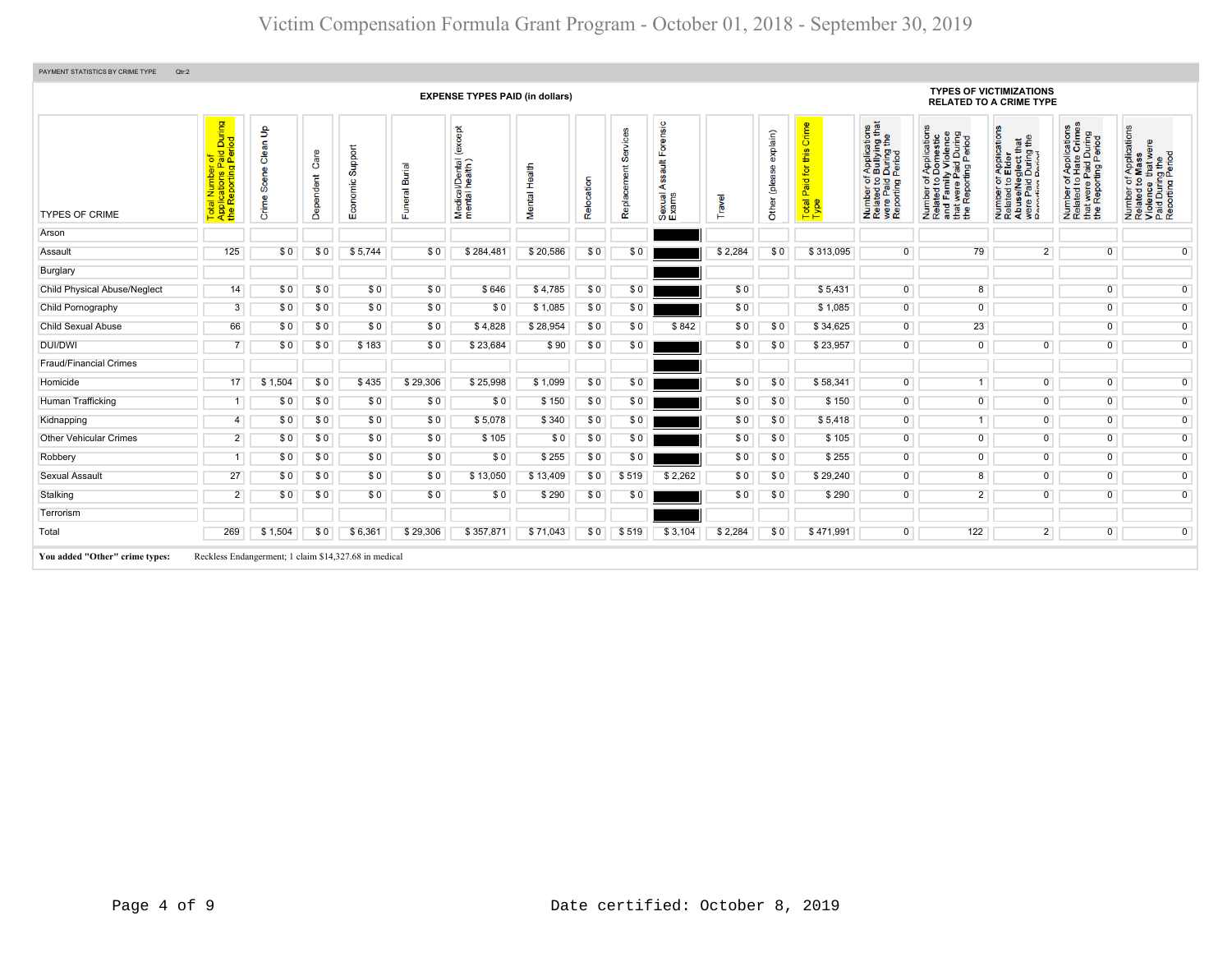| PAYMENT STATISTICS BY CRIME TYPE<br>Qtr:3 |                                                                                           |                                          |                   |                     |                |                                                         |                  |            |           |                                        |         |                           |                                                    |                                                                                                                                                   |                                                                                                                       |                                                                                                                                        |                                                                                                                                            |                                                                                                        |
|-------------------------------------------|-------------------------------------------------------------------------------------------|------------------------------------------|-------------------|---------------------|----------------|---------------------------------------------------------|------------------|------------|-----------|----------------------------------------|---------|---------------------------|----------------------------------------------------|---------------------------------------------------------------------------------------------------------------------------------------------------|-----------------------------------------------------------------------------------------------------------------------|----------------------------------------------------------------------------------------------------------------------------------------|--------------------------------------------------------------------------------------------------------------------------------------------|--------------------------------------------------------------------------------------------------------|
|                                           | <b>EXPENSE TYPES PAID (in dollars)</b>                                                    |                                          |                   |                     |                |                                                         |                  |            |           |                                        |         |                           |                                                    |                                                                                                                                                   |                                                                                                                       | <b>TYPES OF VICTIMIZATIONS</b><br><b>RELATED TO A CRIME TYPE</b>                                                                       |                                                                                                                                            |                                                                                                        |
| <b>TYPES OF CRIME</b>                     | tal Number of<br>plications Paid During<br>› Reporting Period<br>Tota<br>App <sub>l</sub> | $\mathbf{e}$<br>Clean<br>Scene<br>Crime: | Care<br>Dependent | Support<br>Economic | Burial<br>eral | <b>bept</b><br>Š,<br>Medical/Dental (<br>mental health) | Health<br>Mental | Relocation | m<br>Repi | nsic<br>₹<br>⋖<br>exual.<br>xams<br>மை | ravel   | explain)<br>Other (please | Crime<br>this<br><b>b</b><br>Paid<br>Total<br>Type | f Applications<br>b Bullying that<br>I During the<br>Period<br>$\frac{1}{9}$ $\frac{1}{9}$<br>Number of<br>Related to<br>were Paid<br>Reporting I | Number of Applications<br>Related to Domestic<br>and Family Violence<br>that were Paid During<br>the Reporting Period | TApplication<br>b Elder<br>glect that<br>During the<br>Period<br>Number 01,<br>Related to I<br>Abuse/Neg<br>were Paid I<br>Reporting R | f Applications<br>Hate Crimes<br>Paid During<br>at were Paid During<br>Peporting Period<br>$\frac{1}{6}$<br>Number<br>Related t<br>te<br># | Number of Applications<br>Related to Mass<br>Violence that were<br>Paid During the<br>Reporting Period |
| Arson                                     |                                                                                           |                                          |                   |                     |                |                                                         |                  |            |           |                                        |         |                           |                                                    |                                                                                                                                                   |                                                                                                                       |                                                                                                                                        |                                                                                                                                            |                                                                                                        |
| Assault                                   | 290                                                                                       | \$0                                      | \$0               | \$5,390             | \$0            | \$189,968                                               | \$34,790         | \$0        | \$0       |                                        | \$1,490 |                           | \$231,638                                          | $\overline{0}$                                                                                                                                    | 81                                                                                                                    | 3                                                                                                                                      | $\overline{0}$                                                                                                                             | $\overline{0}$                                                                                         |
| Burglary                                  |                                                                                           |                                          |                   |                     |                |                                                         |                  |            |           |                                        |         |                           |                                                    |                                                                                                                                                   |                                                                                                                       |                                                                                                                                        |                                                                                                                                            |                                                                                                        |
| <b>Child Physical Abuse/Neglect</b>       | 13                                                                                        | \$0                                      | \$0               | \$0                 | \$0            | \$16,188                                                | \$9,960          | \$0        | \$0       |                                        | \$0     |                           | \$26,148                                           | $\overline{0}$                                                                                                                                    | 6                                                                                                                     |                                                                                                                                        | $\overline{0}$                                                                                                                             | $\overline{0}$                                                                                         |
| Child Pornography                         | $\overline{2}$                                                                            | \$0                                      | \$0               | \$0                 | \$0            | \$0                                                     | \$620            | \$0        | \$0       |                                        | \$0     |                           | \$620                                              | $\overline{0}$                                                                                                                                    | $\overline{0}$                                                                                                        |                                                                                                                                        | $\overline{0}$                                                                                                                             | $\overline{0}$                                                                                         |
| <b>Child Sexual Abuse</b>                 | 96                                                                                        | \$0                                      | \$0               | \$0                 | \$0            | \$1,474                                                 | \$54,780         | \$0        | \$0       | \$146                                  | \$165   |                           | \$56,566                                           | $\overline{0}$                                                                                                                                    | 32 <sup>°</sup>                                                                                                       |                                                                                                                                        | $\overline{0}$                                                                                                                             | $\overline{0}$                                                                                         |
| DUI/DWI                                   | 3                                                                                         | \$0                                      | \$0               | \$6,134             | \$0            | \$4,859                                                 | \$85             | \$0        | \$277     |                                        | \$0     |                           | \$11,355                                           | $\overline{0}$                                                                                                                                    | $\overline{0}$                                                                                                        | $\overline{0}$                                                                                                                         | $\mathbf 0$                                                                                                                                | $\overline{0}$                                                                                         |
| <b>Fraud/Financial Crimes</b>             |                                                                                           |                                          |                   |                     |                |                                                         |                  |            |           |                                        |         |                           |                                                    |                                                                                                                                                   |                                                                                                                       |                                                                                                                                        |                                                                                                                                            |                                                                                                        |
| Homicide                                  | 11                                                                                        | \$1,490                                  | \$0               | \$0                 | \$18,457       | \$6,722                                                 | \$1,463          | \$0        | \$564     |                                        | \$2,881 |                           | \$31,578                                           | $\overline{0}$                                                                                                                                    | $\overline{3}$                                                                                                        | $\overline{0}$                                                                                                                         | $\overline{0}$                                                                                                                             | $\overline{0}$                                                                                         |
| Human Trafficking                         |                                                                                           |                                          |                   |                     |                |                                                         |                  |            |           |                                        |         |                           |                                                    |                                                                                                                                                   |                                                                                                                       |                                                                                                                                        |                                                                                                                                            |                                                                                                        |
| Kidnapping                                | $\overline{2}$                                                                            | \$0                                      | \$0               | \$0                 | \$0            | \$0                                                     | \$510            | \$0        | \$0       |                                        | \$0     |                           | \$510                                              | $\overline{0}$                                                                                                                                    | $\overline{0}$                                                                                                        | $\overline{0}$                                                                                                                         | $\overline{0}$                                                                                                                             | $\overline{0}$                                                                                         |
| <b>Other Vehicular Crimes</b>             |                                                                                           | \$0                                      | \$0               | \$0                 | \$0            | \$220                                                   | \$50             | \$0        | \$0       |                                        | \$0     |                           | \$270                                              | $\overline{0}$                                                                                                                                    | $\overline{0}$                                                                                                        | $\overline{0}$                                                                                                                         | $\overline{0}$                                                                                                                             | $\overline{0}$                                                                                         |
| Robbery                                   |                                                                                           |                                          |                   |                     |                |                                                         |                  |            |           |                                        |         |                           |                                                    |                                                                                                                                                   |                                                                                                                       |                                                                                                                                        |                                                                                                                                            |                                                                                                        |
| Sexual Assault                            | 34                                                                                        | \$0                                      | \$0               | \$116               | \$0            | \$4,859                                                 | \$13,082         | \$0        | \$321     | \$17,081                               | \$0     |                           | \$35,460                                           | $\overline{0}$                                                                                                                                    | 9                                                                                                                     | 1                                                                                                                                      | $\overline{0}$                                                                                                                             | $\overline{0}$                                                                                         |
| Stalking                                  |                                                                                           | \$0                                      | \$0               | \$0                 | \$0            | \$0                                                     | \$70             | \$0        | \$0       |                                        | \$0     |                           | \$70                                               | $\overline{0}$                                                                                                                                    | 1                                                                                                                     | $\overline{0}$                                                                                                                         | $\mathbf{0}$                                                                                                                               | $\overline{0}$                                                                                         |
| Terrorism                                 |                                                                                           |                                          |                   |                     |                |                                                         |                  |            |           |                                        |         |                           |                                                    |                                                                                                                                                   |                                                                                                                       |                                                                                                                                        |                                                                                                                                            |                                                                                                        |
| Total                                     | 453                                                                                       | \$1,490                                  | \$0               | \$11,639            | \$18,457       | \$224,290                                               | \$115,411        | \$0        | \$1,162   | \$17,227                               | \$4,537 |                           | \$394,214                                          | $\overline{0}$                                                                                                                                    | 132                                                                                                                   | $\overline{4}$                                                                                                                         | $\mathbf 0$                                                                                                                                | $\overline{0}$                                                                                         |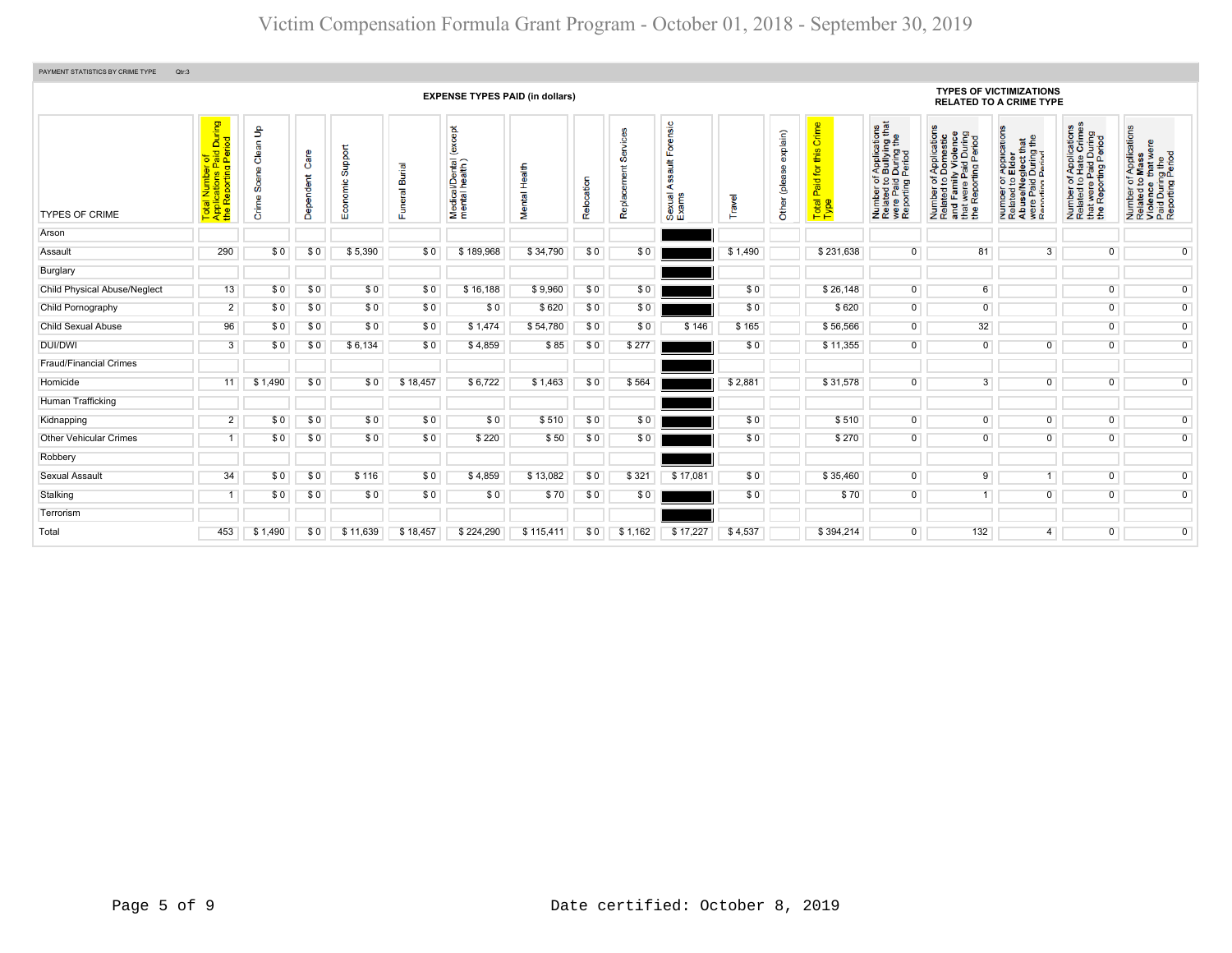| PAYMENT STATISTICS BY CRIME TYPE<br>Qtr:4 |                                                                     |                                         |                   |                     |                              |                                            |                  |            |                  |                                                                  |         |                                  |                                            |                                                                                                                                       |                                                                                                                       |                                                                                                                                                                 |                                                                                                                          |                                                                                                        |  |  |  |
|-------------------------------------------|---------------------------------------------------------------------|-----------------------------------------|-------------------|---------------------|------------------------------|--------------------------------------------|------------------|------------|------------------|------------------------------------------------------------------|---------|----------------------------------|--------------------------------------------|---------------------------------------------------------------------------------------------------------------------------------------|-----------------------------------------------------------------------------------------------------------------------|-----------------------------------------------------------------------------------------------------------------------------------------------------------------|--------------------------------------------------------------------------------------------------------------------------|--------------------------------------------------------------------------------------------------------|--|--|--|
| <b>EXPENSE TYPES PAID (in dollars)</b>    |                                                                     |                                         |                   |                     |                              |                                            |                  |            |                  |                                                                  |         |                                  |                                            | <b>TYPES OF VICTIMIZATIONS</b><br><b>RELATED TO A CRIME TYPE</b>                                                                      |                                                                                                                       |                                                                                                                                                                 |                                                                                                                          |                                                                                                        |  |  |  |
| <b>TYPES OF CRIME</b>                     | Total Number of<br>Applications Paid During<br>the Reporting Period | $\mathsf{B}$<br>Clean<br>Scene<br>Crime | Care<br>Dependent | Support<br>Economic | <b>Burial</b><br>uneral<br>ш | except<br>Medical/Dental<br>mental health) | Health<br>Mental | Relocation | Ø<br>Replacement | ensic<br>$F\circ F$<br><b>Tius</b><br>g,<br>⋖<br>Sexual<br>Exams | Travel  | explain)<br>9<br>jeald)<br>Other | Crime<br>this<br>Paid for<br>Total<br>Type | of Applications<br>b Bullying that<br>I During the<br>Period<br>Number of <i>I</i><br>Related to <b>I</b><br>were Paid<br>Reporting F | Number of Applications<br>Related to Domestic<br>and Family Violence<br>that were Paid During<br>the Reporting Period | T Applications<br><b>S</b> Elder<br>sglect that<br>During the<br>Period<br>Number of <i>I</i><br>Related to <b>E</b><br>Abuse/Neg<br>were Paid L<br>Reporting P | f Applications<br>Hate Crimes<br>were Paid During<br>Reporting Period<br>$\frac{1}{6}$<br>Number<br>Related t<br>te<br># | Number of Applications<br>Related to Mass<br>Violence that were<br>Paid During the<br>Reporting Period |  |  |  |
| Arson                                     |                                                                     |                                         |                   |                     |                              |                                            |                  |            |                  |                                                                  |         |                                  |                                            |                                                                                                                                       |                                                                                                                       |                                                                                                                                                                 |                                                                                                                          |                                                                                                        |  |  |  |
| Assault                                   | 132                                                                 | \$0                                     | \$0               | \$3,023             | \$0                          | \$211,517                                  | \$31,683         | \$0        | \$575            |                                                                  | \$508   |                                  | \$247,306                                  | $\overline{0}$                                                                                                                        | 87                                                                                                                    |                                                                                                                                                                 | $\overline{0}$                                                                                                           | $\overline{0}$                                                                                         |  |  |  |
| Burglary                                  |                                                                     |                                         |                   |                     |                              |                                            |                  |            |                  |                                                                  |         |                                  |                                            |                                                                                                                                       |                                                                                                                       |                                                                                                                                                                 |                                                                                                                          |                                                                                                        |  |  |  |
| <b>Child Physical Abuse/Neglect</b>       | 16                                                                  | \$0                                     | \$0               | \$0                 | \$0                          | \$0                                        | \$5,445          | \$0        | \$0              |                                                                  | \$0     |                                  | \$5,445                                    | $\overline{0}$                                                                                                                        | 8                                                                                                                     |                                                                                                                                                                 | $\overline{0}$                                                                                                           | $\overline{0}$                                                                                         |  |  |  |
| Child Pornography                         |                                                                     |                                         |                   |                     |                              |                                            |                  |            |                  |                                                                  |         |                                  |                                            |                                                                                                                                       |                                                                                                                       |                                                                                                                                                                 |                                                                                                                          |                                                                                                        |  |  |  |
| <b>Child Sexual Abuse</b>                 | 73                                                                  | \$0                                     | \$0               | \$350               | \$0                          | \$598                                      | \$41,658         | \$0        | \$100            | \$13,180                                                         | \$2,114 | \$0                              | \$57,999                                   | $\overline{0}$                                                                                                                        | 25                                                                                                                    |                                                                                                                                                                 | $\overline{0}$                                                                                                           | $\overline{0}$                                                                                         |  |  |  |
| DUI/DWI                                   | 6                                                                   | \$0                                     | \$0               | \$3,824             | \$200                        | \$14,205                                   | \$43             | \$0        | \$0              |                                                                  | \$4,032 | \$0                              | \$22,303                                   | 0                                                                                                                                     | $\mathbf 0$                                                                                                           | $\mathbf{0}$                                                                                                                                                    | $\overline{0}$                                                                                                           | $\overline{0}$                                                                                         |  |  |  |
| <b>Fraud/Financial Crimes</b>             |                                                                     |                                         |                   |                     |                              |                                            |                  |            |                  |                                                                  |         |                                  |                                            |                                                                                                                                       |                                                                                                                       |                                                                                                                                                                 |                                                                                                                          |                                                                                                        |  |  |  |
| Homicide                                  | 10                                                                  | \$0                                     | \$0               | \$0                 | \$12,503                     | \$4,757                                    | \$806            | \$0        | \$0              |                                                                  | \$932   | \$0                              | \$18,998                                   | 0                                                                                                                                     |                                                                                                                       | $\mathbf{0}$                                                                                                                                                    | $\overline{0}$                                                                                                           | $\overline{0}$                                                                                         |  |  |  |
| Human Trafficking                         |                                                                     |                                         |                   |                     |                              |                                            |                  |            |                  |                                                                  |         |                                  |                                            |                                                                                                                                       |                                                                                                                       |                                                                                                                                                                 |                                                                                                                          |                                                                                                        |  |  |  |
| Kidnapping                                | $\overline{2}$                                                      | \$0                                     | \$0               | \$0                 | \$0                          | \$0                                        | \$574            | \$0        | \$0              |                                                                  | \$0     | \$0                              | \$574                                      | $\overline{0}$                                                                                                                        | $\overline{0}$                                                                                                        | $\overline{0}$                                                                                                                                                  | $\overline{0}$                                                                                                           | $\overline{0}$                                                                                         |  |  |  |
| <b>Other Vehicular Crimes</b>             | 4                                                                   | \$0                                     | \$0               | \$0                 | \$0                          | \$22,468                                   | \$0              | \$0        | \$0              |                                                                  | \$0     |                                  | \$22,468                                   | $\overline{0}$                                                                                                                        | $\overline{0}$                                                                                                        | $\overline{0}$                                                                                                                                                  | $\overline{0}$                                                                                                           | $\overline{0}$                                                                                         |  |  |  |
| Robbery                                   |                                                                     |                                         |                   |                     |                              |                                            |                  |            |                  |                                                                  |         |                                  |                                            |                                                                                                                                       |                                                                                                                       |                                                                                                                                                                 |                                                                                                                          |                                                                                                        |  |  |  |
| Sexual Assault                            | 46                                                                  | \$0                                     | \$0               | \$0                 | \$0                          | \$10,904                                   | \$19,842         | \$0        | \$105            | \$23,784                                                         | \$0     |                                  | \$54,635                                   | 0                                                                                                                                     | 15                                                                                                                    | $\Omega$                                                                                                                                                        | $\overline{0}$                                                                                                           | $\overline{0}$                                                                                         |  |  |  |
| Stalking                                  |                                                                     |                                         |                   |                     |                              |                                            |                  |            |                  |                                                                  |         |                                  |                                            |                                                                                                                                       |                                                                                                                       |                                                                                                                                                                 |                                                                                                                          |                                                                                                        |  |  |  |
| Terrorism                                 |                                                                     |                                         |                   |                     |                              |                                            |                  |            |                  |                                                                  |         |                                  |                                            |                                                                                                                                       |                                                                                                                       |                                                                                                                                                                 |                                                                                                                          |                                                                                                        |  |  |  |
| Total                                     | 289                                                                 | \$0                                     | \$0               | \$7,197             | \$12,703                     | \$264,447                                  | \$100,050        | \$0        | \$780            | \$36,964                                                         | \$7,587 | \$0                              | \$429,728                                  | $\overline{0}$                                                                                                                        | 136                                                                                                                   |                                                                                                                                                                 | $\overline{0}$                                                                                                           | $\overline{0}$                                                                                         |  |  |  |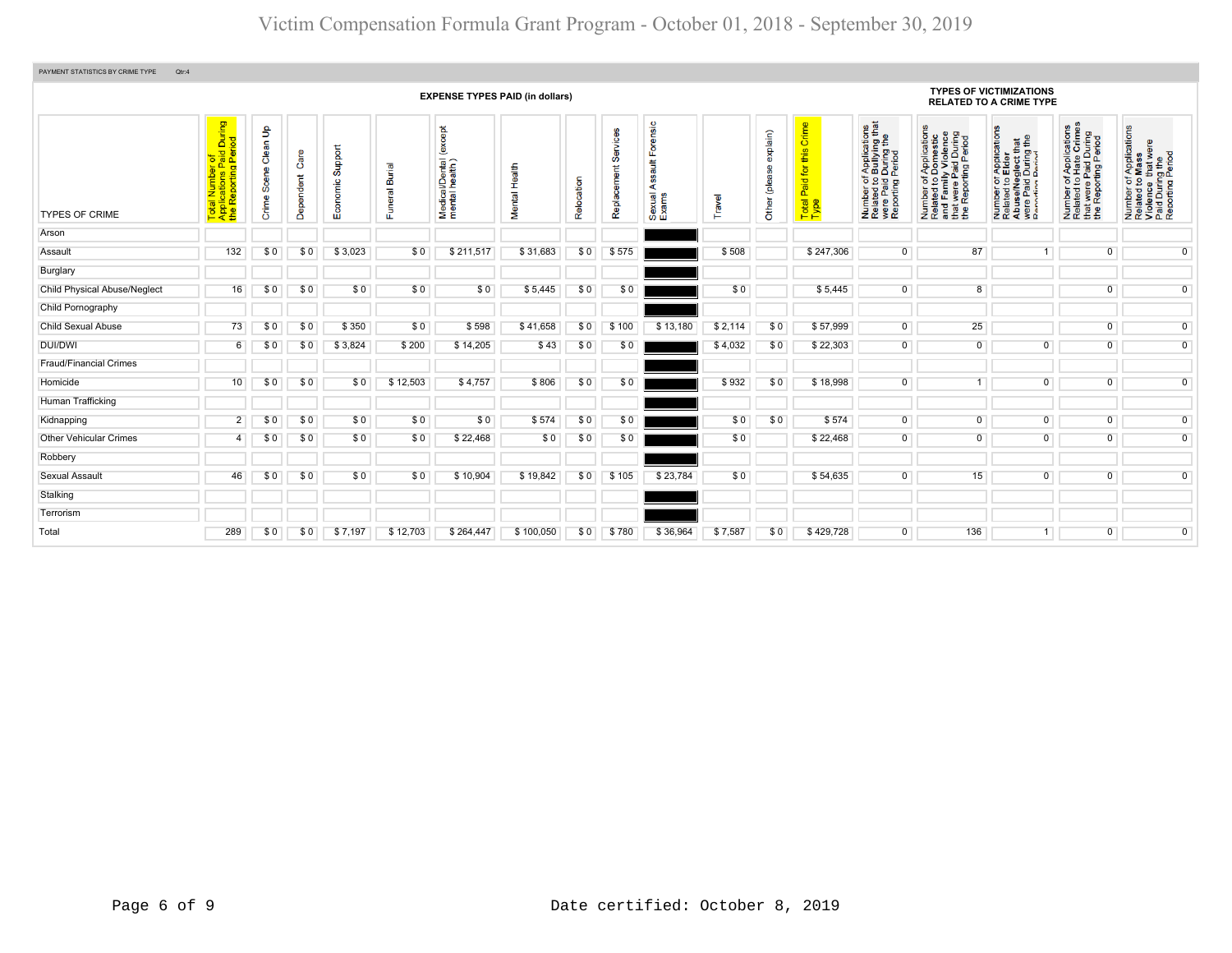| PAYMENT STATISTICS BY CRIME TYPE - Aggregated |                                                                     |                            |                   |                     |                       |                                              |                         |            |                   |                                         |          |                                         |                                                            |                                                                                                                                              |                                                                                                                                                                                                                  |                                                                                                                                                    |                                                                                                                                    |                                                                                                        |  |  |
|-----------------------------------------------|---------------------------------------------------------------------|----------------------------|-------------------|---------------------|-----------------------|----------------------------------------------|-------------------------|------------|-------------------|-----------------------------------------|----------|-----------------------------------------|------------------------------------------------------------|----------------------------------------------------------------------------------------------------------------------------------------------|------------------------------------------------------------------------------------------------------------------------------------------------------------------------------------------------------------------|----------------------------------------------------------------------------------------------------------------------------------------------------|------------------------------------------------------------------------------------------------------------------------------------|--------------------------------------------------------------------------------------------------------|--|--|
|                                               | <b>EXPENSE TYPES PAID (in dollars)</b>                              |                            |                   |                     |                       |                                              |                         |            |                   |                                         |          |                                         |                                                            | <b>TYPES OF VICTIMIZATIONS</b><br><b>RELATED TO A CRIME TYPE</b>                                                                             |                                                                                                                                                                                                                  |                                                                                                                                                    |                                                                                                                                    |                                                                                                        |  |  |
| <b>TYPES OF CRIME</b>                         | During<br>iod<br>olications Paid I<br>Reporting Peri<br><b>Pape</b> | Clean Up<br>Scene<br>Crime | Care<br>Dependent | Support<br>Economic | Burial<br>uneral<br>Œ | except<br>Medical/Dental (<br>mental health) | Health<br><b>Mental</b> | Relocation | Šĕ<br>Replacement | ensic<br>$\frac{4}{3}$<br>exual<br>மீயி | Travel   | explain)<br><b>O</b><br>please<br>Other | Crime<br>this<br>for<br>Paid <sup>-</sup><br>Total<br>Type | f Applications<br>b Bullying that<br>  During the<br>Period<br>Number of,<br>Related to I<br>were Paid I<br>Reporting F<br>Number<br>Related | f Applications<br>Domestic<br>ly Violence<br>d During<br>Period<br>ily Vic<br>Paid I<br>ting F<br>৳<br><u>ي</u><br>itad to<br>1 Famil<br>1 were I<br>Report<br>Number<br>Related<br>Rela<br>and<br>that<br>the F | ' Applications<br>Elder<br>glect that<br>During the<br>Pariod<br>$\frac{1}{2}$<br>Number of<br>Related to<br>Abuse/Neg<br>were Paid<br>Reporting I | of Applications<br>o Hate Crimes<br>· Paid During<br>rting Period<br>$\frac{1}{6}$<br>t were<br>Number<br>Related<br>that<br>the F | Number of Applications<br>Related to Mass<br>Violence that were<br>Paid During the<br>Reporting Period |  |  |
| Arson                                         |                                                                     |                            |                   |                     |                       |                                              |                         |            |                   |                                         |          |                                         |                                                            |                                                                                                                                              |                                                                                                                                                                                                                  |                                                                                                                                                    |                                                                                                                                    |                                                                                                        |  |  |
| Assault                                       | 652                                                                 | \$0                        | \$0               | \$20.361            | \$199                 | \$829,779                                    | \$107.936               | \$0        | \$575             |                                         | \$7.206  | \$0                                     | \$966.057                                                  | $\overline{0}$                                                                                                                               | 311                                                                                                                                                                                                              | 6                                                                                                                                                  | $\overline{0}$                                                                                                                     | $\overline{0}$                                                                                         |  |  |
| Burglary                                      |                                                                     |                            |                   |                     |                       |                                              |                         |            |                   |                                         |          |                                         |                                                            |                                                                                                                                              |                                                                                                                                                                                                                  |                                                                                                                                                    |                                                                                                                                    |                                                                                                        |  |  |
| <b>Child Physical Abuse/Neglect</b>           | 50                                                                  | \$0                        | \$0               | \$0                 | \$0                   | \$22,979                                     | \$23,393                | \$0        | \$0               |                                         | \$0      | \$0                                     | \$46,372                                                   | $\Omega$                                                                                                                                     | 28                                                                                                                                                                                                               |                                                                                                                                                    | $\overline{0}$                                                                                                                     | $\overline{0}$                                                                                         |  |  |
| Child Pornography                             | 8                                                                   | \$0                        | \$0               | \$0                 | \$0                   | \$0                                          | \$1,955                 | \$0        | \$0               |                                         | \$456    | \$0                                     | \$2,411                                                    | $\overline{0}$                                                                                                                               | $\overline{0}$                                                                                                                                                                                                   |                                                                                                                                                    | $\overline{0}$                                                                                                                     | $\overline{0}$                                                                                         |  |  |
| <b>Child Sexual Abuse</b>                     | 286                                                                 | \$0                        | \$0               | \$350               | \$0                   | \$12,882                                     | \$144,691               | \$0        | \$100             | \$15,303                                | \$2,280  | \$0                                     | \$175,605                                                  | $\overline{0}$                                                                                                                               | 99                                                                                                                                                                                                               |                                                                                                                                                    | $\overline{0}$                                                                                                                     | $\overline{0}$                                                                                         |  |  |
| <b>DUI/DWI</b>                                | 20                                                                  | \$0                        | \$0               | \$13,838            | \$200                 | \$43,770                                     | \$218                   | \$0        | \$277             |                                         | \$6,176  | \$0                                     | \$64,479                                                   | $\overline{0}$                                                                                                                               | $\overline{0}$                                                                                                                                                                                                   | $\overline{0}$                                                                                                                                     | $\overline{0}$                                                                                                                     | $\overline{0}$                                                                                         |  |  |
| <b>Fraud/Financial Crimes</b>                 |                                                                     |                            |                   |                     |                       |                                              |                         |            |                   |                                         |          |                                         |                                                            |                                                                                                                                              |                                                                                                                                                                                                                  |                                                                                                                                                    |                                                                                                                                    |                                                                                                        |  |  |
| Homicide                                      | 52                                                                  | \$5,072                    | \$0               | \$4,205             | \$71,744              | \$39,521                                     | \$5,260                 | \$0        | \$929             |                                         | \$4,512  | \$0                                     | \$131,243                                                  | $\overline{0}$                                                                                                                               | 5                                                                                                                                                                                                                | $\overline{0}$                                                                                                                                     | $\overline{0}$                                                                                                                     | $\overline{0}$                                                                                         |  |  |
| Human Trafficking                             | $\overline{2}$                                                      | \$0                        | \$0               | \$0                 | \$0                   | \$0                                          | \$575                   | \$0        | \$0               |                                         | \$0      | \$0                                     | \$575                                                      | $\overline{0}$                                                                                                                               | $\overline{0}$                                                                                                                                                                                                   | $\overline{0}$                                                                                                                                     | $\overline{0}$                                                                                                                     | $\overline{0}$                                                                                         |  |  |
| Kidnapping                                    | 10                                                                  | \$0                        | \$0               | \$0                 | \$0                   | \$5,078                                      | \$1,764                 | \$0        | \$0               |                                         | \$0      | \$0                                     | \$6,841                                                    | $\overline{0}$                                                                                                                               |                                                                                                                                                                                                                  | $\overline{0}$                                                                                                                                     | $\overline{0}$                                                                                                                     | $\overline{0}$                                                                                         |  |  |
| <b>Other Vehicular Crimes</b>                 | 10                                                                  | \$0                        | \$0               | \$0                 | \$0                   | \$23,754                                     | \$50                    | \$0        | \$0               |                                         | \$502    | \$0                                     | \$24,306                                                   | $\overline{0}$                                                                                                                               | $\overline{0}$                                                                                                                                                                                                   | $\overline{0}$                                                                                                                                     | $\overline{0}$                                                                                                                     | $\overline{0}$                                                                                         |  |  |
| Robbery                                       | $\overline{2}$                                                      | \$0                        | \$0               | \$232               | \$0                   | \$0                                          | \$255                   | \$0        | \$0               |                                         | \$0      | \$0                                     | \$487                                                      | $\overline{0}$                                                                                                                               | $\overline{0}$                                                                                                                                                                                                   | $\overline{0}$                                                                                                                                     | $\overline{0}$                                                                                                                     | $\overline{0}$                                                                                         |  |  |
| <b>Sexual Assault</b>                         | 132                                                                 | \$0                        | \$0               | \$116               | \$0                   | \$31,662                                     | \$51,938                | \$0        | \$1,402           | \$48,185                                | \$0      | \$0                                     | \$133,304                                                  | $\overline{0}$                                                                                                                               | 44                                                                                                                                                                                                               | 1                                                                                                                                                  | $\overline{0}$                                                                                                                     | $\overline{0}$                                                                                         |  |  |
| Stalking                                      | 4                                                                   | \$0                        | \$0               | \$0                 | \$0                   | \$0                                          | \$870                   | \$0        | \$0               |                                         | \$0      | \$0                                     | \$870                                                      | $\overline{0}$                                                                                                                               | 3                                                                                                                                                                                                                | $\overline{0}$                                                                                                                                     | $\overline{0}$                                                                                                                     | $\overline{0}$                                                                                         |  |  |
| Terrorism                                     |                                                                     |                            |                   |                     |                       |                                              |                         |            |                   |                                         |          |                                         |                                                            |                                                                                                                                              |                                                                                                                                                                                                                  |                                                                                                                                                    |                                                                                                                                    |                                                                                                        |  |  |
| Total                                         | 1.228                                                               | \$5,072                    | \$0               | \$39,102            | \$72,143              | \$1,009,424                                  | \$338,904               | \$0        | \$3,283           | \$63,488                                | \$21,131 | \$0                                     | \$1.552.549                                                | $\overline{0}$                                                                                                                               | 491                                                                                                                                                                                                              | $\overline{7}$                                                                                                                                     | $\overline{0}$                                                                                                                     | $\overline{0}$                                                                                         |  |  |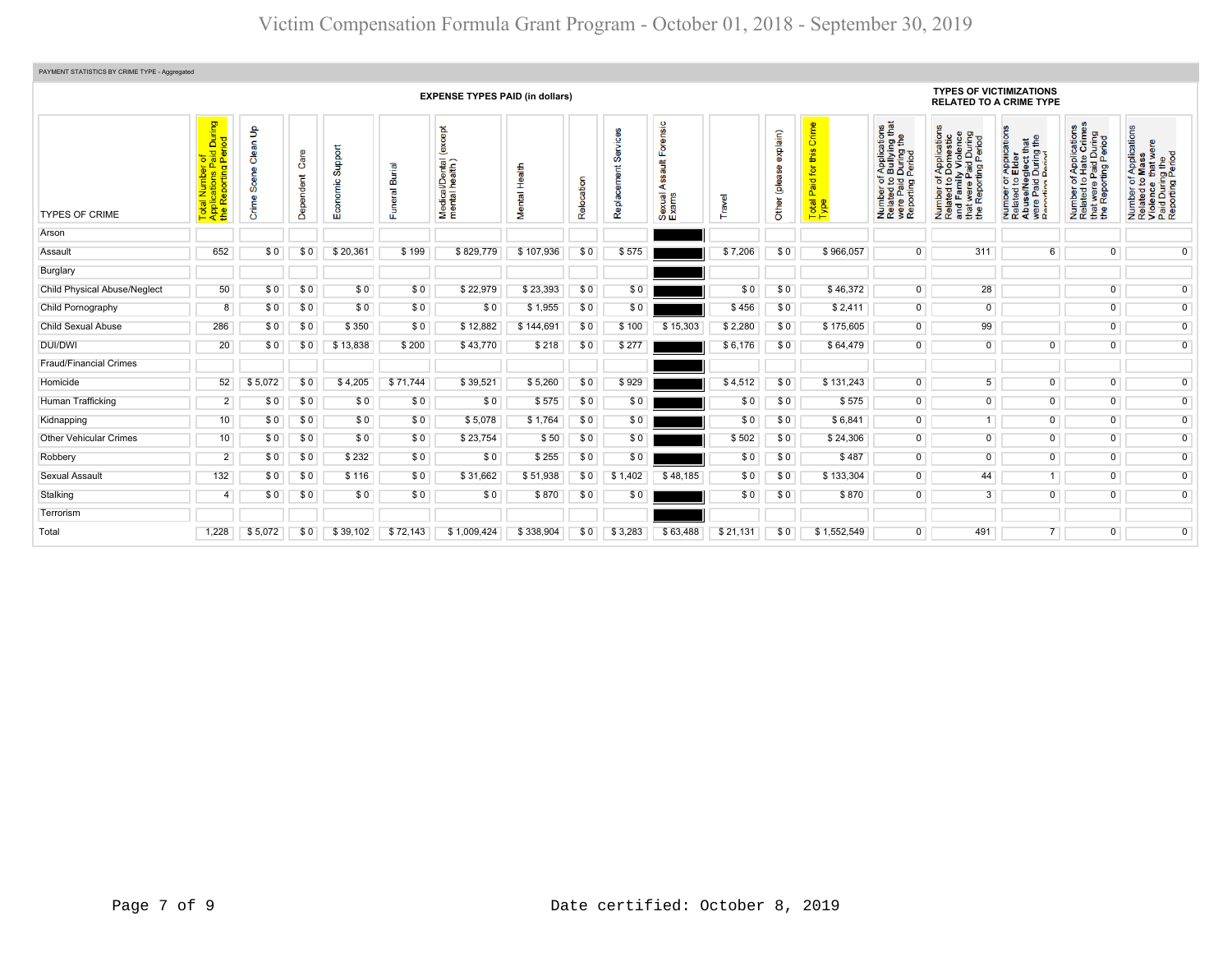# NARRATIVE QUESTIONS

#### 1. **Please explain any significant change in the number of applications received during the reporting period.**

There have not been any notable changes in the number of applications. While we do feel that our numbers are trending up, it isn't by an appreciable amount at this time.

#### 2. **The average length of time to process an application for claim eligibility for compensation**

Count days from time of receipt of application to decision. 6

Please explain your state's procedure for processing an application for claim eligibility, from time of receipt of application to decision. Wyoming's procedure for processing CVC claims begins when our office receives the (paper) application. The application is date stamped and the received date is entered into the CCVC database utilized by our state. The date the claim is received is referred to as the "new date." The claim is then presented to the Claims Analyst who will review the claim for completeness and, if the claim is complete and able to be processed, the Analyst will make a decision on the eligibility of the claim. The date that eligibility is determined is referred to as the "resolution date" and a corresponding "resolution code" is entered to reflect the status of the claim (ie: Approved; Denied; or Unable to Process). If a claim is "unable to process" the claim will undergo follow up to see if there is missing information that must be obtain before the claim can be resolved as approved or denied. The Resolution date of a claim previously identified as "unable to process" will be changed to reflect the date the claim was finally resolved as "approved" or "denied." The calculation of "processing time" measures the time between when the claim is received (New Date) and when a decision has been made on the claim (Resolution Date). The actual calculation for this reporting period was 6.17 days.

#### 3. **Does your state have a victim satisfaction survey?**

No

### 4. **Please describe any emerging/major issues or notable trends that were encountered in your state that had an impact on your program's ability to meet the needs of crime victims during the reporting period.**

There are no notable trends to report on. Wyoming is the least populated state in the nation, so comparatively, our numbers are low. However, our victimization percentages track with other, larger, state programs. As a profoundly rural state, Wyoming victims are often required to travel a great distance in order to receive services. CVC assists by reimbursing victim's mileage and per diem in the event they are required to travel (often out of state) to receive the needed assistance/ services as a result of their victimization.

#### 5. **Please describe in detail efforts taken to serve Victims of Federal Crime during the reporting period.**

Wyoming routinely works with our US Attorney's Office Victim Assistance Coordinator as well as our state's FBI, DHS, and BIA victim service program managers. With both a Air Force Base and a large land mass Indian Reservation in our state, compensation routinely receives claims from tribal members and victims of crimes that fall under federal jurisdiction. All of our programs (across our state) are versed in assisting crime victims for both state and federal crimes.

## 6. **Please describe any notable activities during the reporting period that improved the process of victim compensation services.**

During this past reporting period Wyoming Compensation program has worked to improve efficiency and to streamline the application, data collection, and service delivery processes. In May of 2019 we brought our database developer, Genoa Group, to Wyoming for training and to discuss improving our CCVC database. From the meeting we were able to improve reporting by eliminating unused or inaccurate categories. We were also able to augment a few functions of the program to better serve Wyoming's process. We believe these improved will a) improve PMT data reporting; and b) eliminate redundant tasks for the compensation staff.

## 7. **Please describe in detail ways in which your state used VOCA Administrative funds and the impact of these funds on the state's ability to improve victim compensation services during the reporting period.**

Administrative funds are used to support travel costs for our Compensation Analyst to conduct compensation training for programs upon request. Additionally, Wyoming uses administrative funds to ensure both the SAA (Division Director) and the Compensation Analyst attend national and regional compensation training conducted by NACVCB, OVC, or other federal agencies. Finally, administrative funds are used to support the ongoing maintenance for our Compensation Claims Database administered by Genoa Group.

## 8. **Were there any laws, initiatives, or policy changes in your state regarding victim compensation during the reporting period? If yes, please briefly describe them and their impact.**